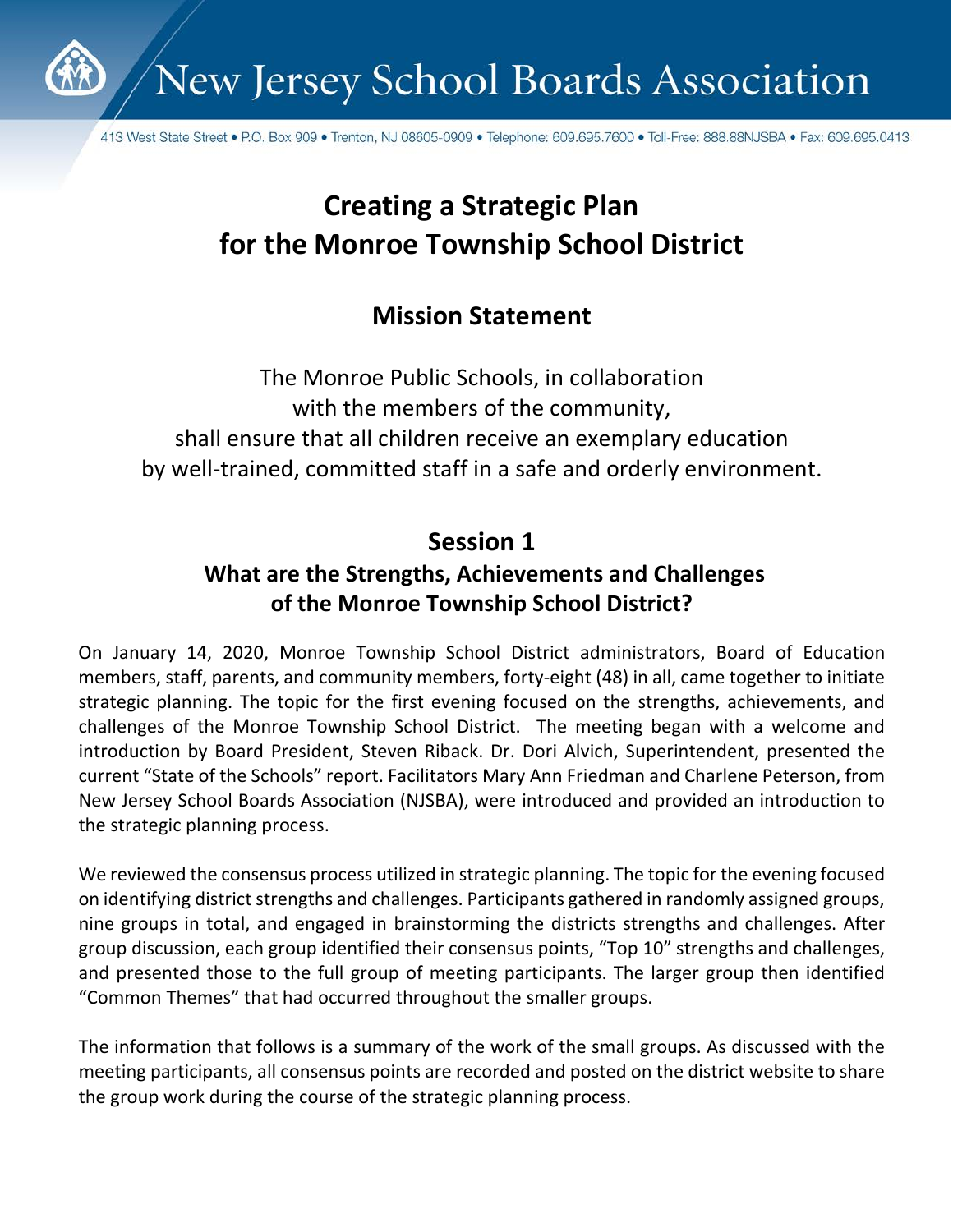### **Group Consensus: Strengths, Achievements & Challenges**

### **Fuchsia Dot Team:**

| <b>Strengths</b>                      | <b>Challenges</b>                        |
|---------------------------------------|------------------------------------------|
| Character / Kindness                  | Overcrowding                             |
| Funding / Material                    | Gifted support                           |
| <b>Special Education</b>              | Bullying @ MS                            |
| Technology                            | K - 12 Supervisors stretched too thin    |
| Respect for teachers                  | Lack of challenge opportunities in K - 1 |
| Administrative support                | Transportation                           |
| Clubs / Extra-Curriculars @ MTHS / MS |                                          |

### **Purple Dot Team:**

| <b>Strengths</b>                          | <b>Challenges</b>                             |
|-------------------------------------------|-----------------------------------------------|
| <b>Qualified staff</b>                    | Increasing student growth                     |
| Strong academic programs (i.e., AVID -    | Lack of adequate facilities                   |
| Advancement Via Individual Determination; |                                               |
| AP - Advanced Placement)                  |                                               |
| <b>Extensive PD training</b>              | Insufficient State funding                    |
| Students / Diverse population             | Increased transportation needs                |
| Strong community support                  | Aged infrastructure                           |
| Highly qualified leadership               | Limitations on financial resources            |
| <b>Special Education programs</b>         | Community                                     |
| Diversity of programs                     | Overdevelopment                               |
| <b>Fiscally responsible</b>               | Class sizes                                   |
| Efficient transportation (in-house)       | Lack of infrastructure within the town, i.e., |
|                                           | roads, sidewalks, traffic                     |

#### **Black Dot Team:**

| <b>Strengths</b>                                 | <b>Challenges</b>                              |
|--------------------------------------------------|------------------------------------------------|
| Programs and course offerings: TAG (Talented     | Space – physical space, class size             |
| and Gifted), SPED (Special Ed), athletics, music |                                                |
| Good people and good place                       | <b>Cultural awareness</b>                      |
| Parents                                          | Being able to maintain high level of success   |
|                                                  | with challenges                                |
| Whole child; promoting well-roundedness -        | Remaining an attractive place for teaching and |
| mindfulness                                      | administrative candidates                      |
|                                                  | Developing resiliency in students              |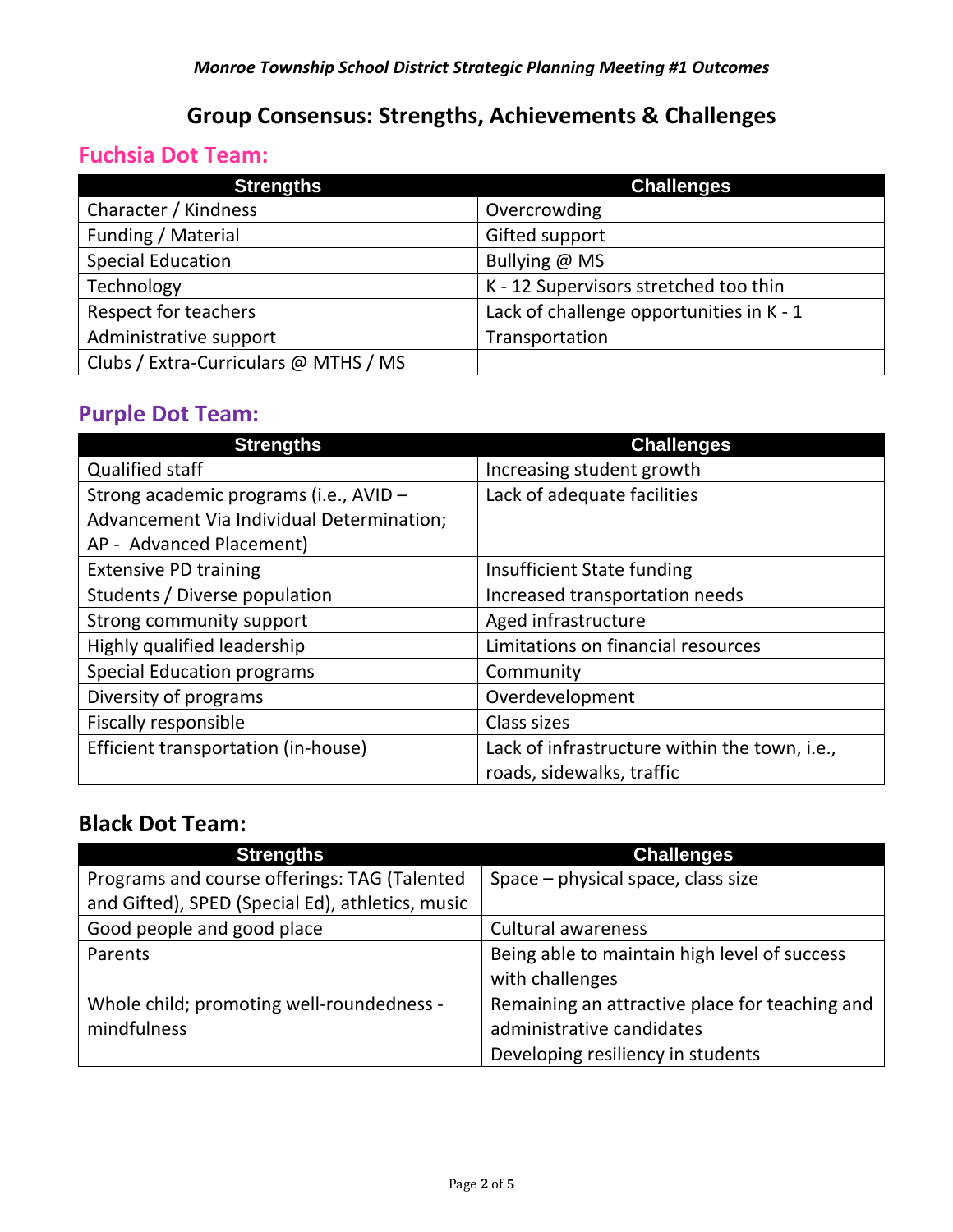### **Dark Blue Dot Team:**

| <b>Strengths</b>                             | <b>Challenges</b>                              |
|----------------------------------------------|------------------------------------------------|
| Programs                                     | Overcrowded                                    |
| Music / Art<br>$\frac{1}{2}$                 |                                                |
| Special Ed<br>$\overline{\phantom{a}}$       |                                                |
| Unified programs<br>$\overline{\phantom{a}}$ |                                                |
| College placement                            |                                                |
| Well maintained facilities                   | Outdated / unrepairable AG (Applegarth         |
|                                              | School)                                        |
| Transportation - efficient                   | Better career / post HS planning / exploration |
| Safe environment                             | Staff turnover                                 |
| Dedicated staff / administration             |                                                |

## **Light Green Dot Team:**

| <b>Strengths</b>                      | <b>Challenges</b>                          |
|---------------------------------------|--------------------------------------------|
| Special Needs program                 | Cell phone distractions                    |
| Quality education                     | Need more competitive academic Olympiads   |
| Strong academics / schools            | <b>Building constraints</b>                |
| Anti-bullying culture environment     | Continue fight for fair funding            |
| Exposure to diverse programs for many | Township infrastructure is insufficient to |
| careers                               | handle growth of housing                   |
| Unified sports / programs             |                                            |
| Cluster classes / opportunity         |                                            |
| Music / Arts programs                 |                                            |

### **Light Blue Dot Team:**

| <b>Strengths</b>                              | <b>Challenges</b>                         |
|-----------------------------------------------|-------------------------------------------|
| Faculty                                       | Overcrowding / Unhoused students          |
| Curriculum                                    | Funding / State Aid                       |
| Levels of Special Ed offered                  | Communication                             |
| <b>Facilities</b>                             | Parent / Community Involvement            |
| Co-Curricular offerings (sports, clubs, etc.) | Geographic size - \$ transp., time on bus |
| <b>Staff Development</b>                      | <b>Full Day Kindergarten</b>              |
| Technology                                    | Aging facilities                          |
| Security                                      |                                           |
| Food service                                  |                                           |
| Diversity                                     |                                           |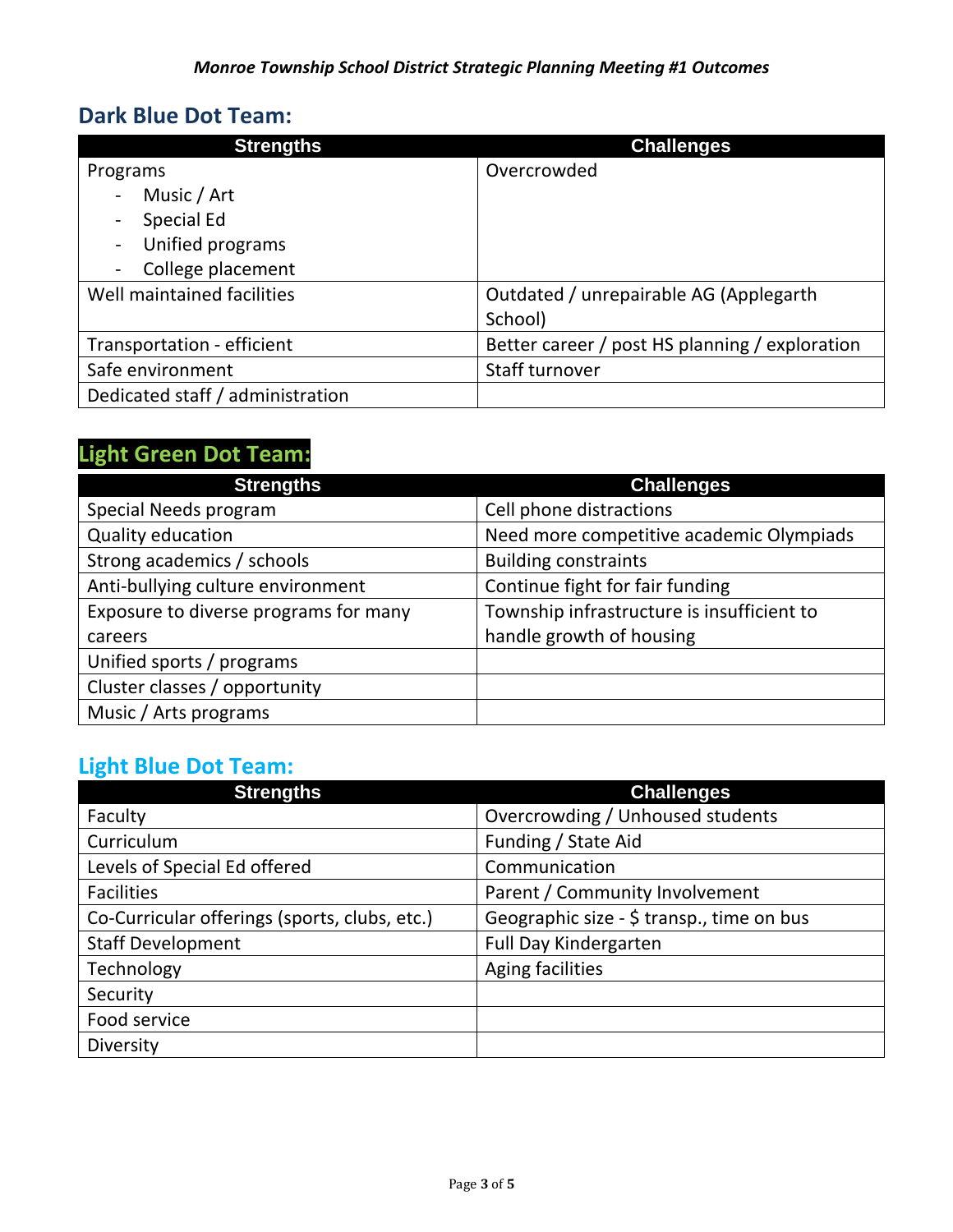### **Dark Green Dot Team:**

| <b>Strengths</b>                | <b>Challenges</b>                       |
|---------------------------------|-----------------------------------------|
| <b>Students</b>                 | Student growth                          |
| <b>Staff</b>                    | Parent pressure                         |
| Parent involvement              | Aging facilities                        |
| Diversity                       | Unhoused students                       |
| Programs                        | Diverse needs                           |
| <b>Community Involvement</b>    | <b>Budget Cap</b>                       |
| Special Ed Program              | Demographics                            |
| Technology                      | PD offerings (Professional Development) |
| <b>Professional Development</b> | Transportation                          |
| Curriculum                      |                                         |

## **Yellow Dot Team:**

| <b>Strengths</b>                | <b>Challenges</b>                          |
|---------------------------------|--------------------------------------------|
| Positive culture                | Growth / Referendum                        |
| Committed staff                 | Budget / State funding                     |
| $\leftrightarrow$<br>Resources  | <b>Resources</b>                           |
| Curricula - STEM                | <b>Funding Partnerships</b>                |
| Programs - Co / Extra           | <b>BOE</b> for children                    |
| <b>Special Education</b>        | Balancing needs of the community           |
| <b>Professional Development</b> | Communication / BOE / Council / Planning / |
|                                 | Zoning                                     |
| Transportation                  | <b>Increase Community involvement</b>      |
| Safety                          |                                            |
| High Achievement / AP           |                                            |

#### **Brown Dot Team:**

| <b>Strengths</b>                           | <b>Challenges</b>                                 |
|--------------------------------------------|---------------------------------------------------|
| HS graduation rate                         | <b>Funding</b>                                    |
| Unified program                            | Overcrowding                                      |
| Curriculum $\rightarrow$ all levels        | Aging facilities                                  |
| Staff $\rightarrow$ teachers, paras, admin | Competitive salaries to retain and recruit staff  |
| Highly rated district                      | Expansion of special ed program (self-            |
|                                            | contained) to include all schools                 |
| Service learning programs                  | Referendum                                        |
| Diversity                                  | Proper training for all staff to support spec. ed |
|                                            | students                                          |
| Low % of out of district special ed        | Increased community involvement                   |